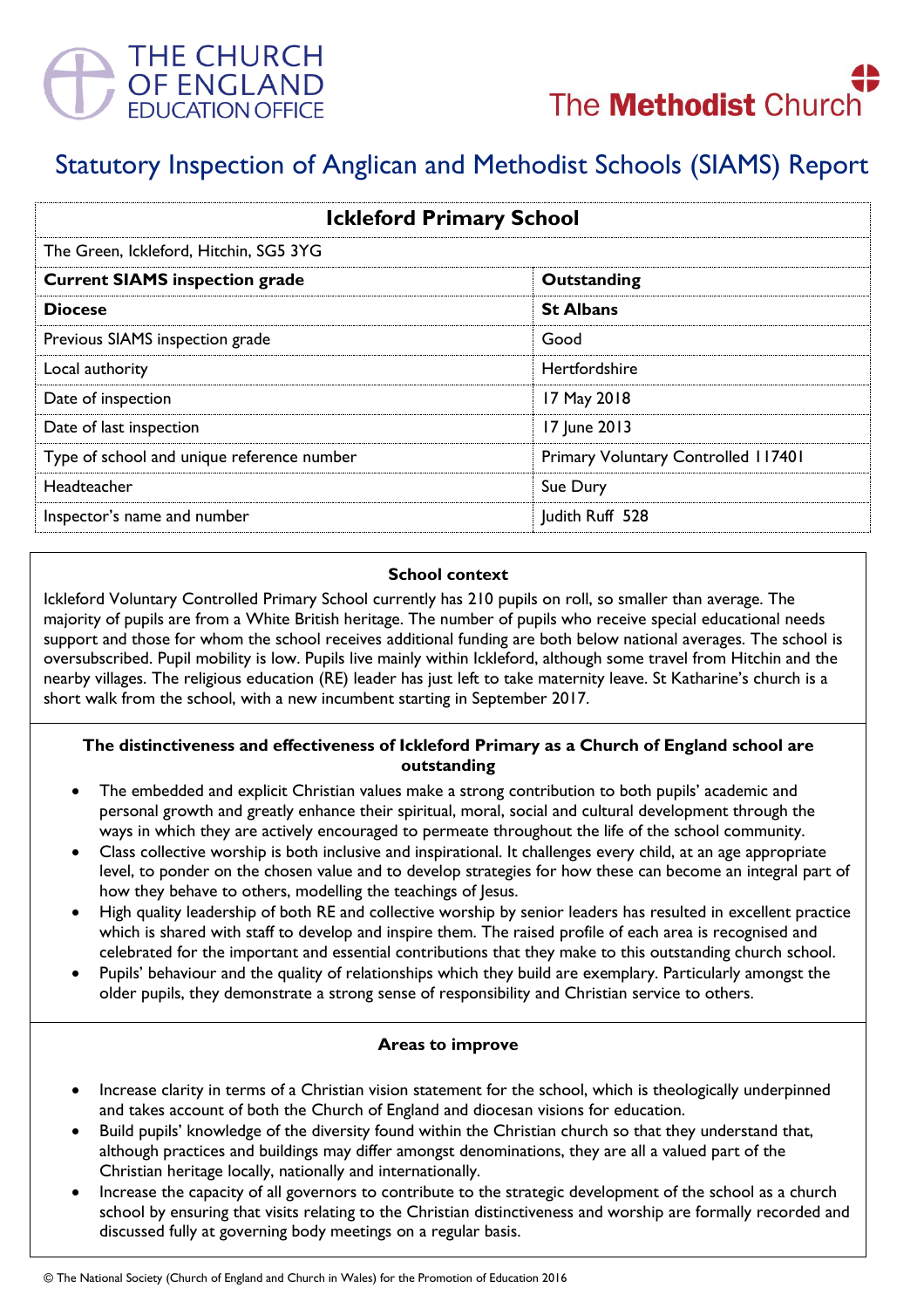# **The school, through its distinctive Christian character, is outstanding at meeting the needs of all learners**

In this outstanding church school, distinctive Christian values are made explicit and deeply embedded within the daily life of the school. It is clear that pupils find them hugely supportive and encouraging as they develop and mature as well-rounded individuals, shaped by the Gospel values and inspired by the Bible stories that they have heard. Pupils sitting the Year 6 statutory tests at the time of the inspection, spoke of the importance of perseverance and having compassion and care for their fellow class mates who were not finding the stress and challenge of the tests easy to deal with. The Year 6 'buddy' system, whereby they befriend a Reception child entering school for the first time, has shown them the importance of kindness, thoughtfulness and reassurance. They apply these values to their own peer group, looking for ways in which they can offer support and comfort. Parents speak of their exemplary sportsman like behaviour at competitive events, where despite being goaded by opposing teams, they have remained true to their Christian values and focused on doing their best. Attendance overall is above national average. The one or two vulnerable pupils whose attendance slipped into the 'persistent absentee' category have improved their attendance through the school putting in place determined, challenging parental conversations and support. There have been no exclusions. Achievement within the school is high, particularly so in Year 6, where in 2017 the school attained well above the local authority and national averages and showed a three year rising trajectory. Progress for disadvantaged pupils is good. Spiritual development is excellent, promoted by thoughtful and regular opportunities for spontaneous prayer, moments of reflection and stillness, provided both internally and externally in the 'quiet area'. The use of 'values bunting' whereby pupils are nominated either by their peers or by adults for exemplifying particular values encourages reflection on the difference that treating others with compassion, respect and dignity makes. The recent 'Spirited Arts' work displayed in the school hall demonstrates the cross-curricular approach by which pupils were able to express themselves, through prayer, poetry, dance and art work. The outcomes are outstanding in terms of depth of thought and reflection. For example, a pupil wrote a poem on 'Peace and Prejudice' and described 'peace' as 'Her saintly doings are known to all the world. This divine spirit, this kind power is peace'. Parents interviewed spoke of their appreciation of their children being given 'a moral compass' through the values work. Behaviour and relationships are very good. Pupils readily take on a significant number of responsibilities, such as sports captains, music leaders, school councillors and collective worship team members. They do this with modesty and grace, understanding that through these responsibilities they are role models for both the school community, but also when representing the school in external competitions and meetings. Pupils understand that Christianity is a multi-cultural world faith. They have studied the inspirational black Christian leaders – Desmond Tutu and Martin Luther-King. However, their understanding of how worship is influenced by culture and climate is less well developed. At present, understanding of the different Christian denominations is also limited. RE contributes hugely to both spiritual, moral, social and cultural education (SMSC) as well as shaping the Christian character of the school. Two clergy members are regularly involved in the RE curriculum, explaining Anglican practices and encouraging pupils to feel welcome and comfortable within the church building. Pupils are both excited and challenged by RE. They are fascinated by other world religions and articulate clearly the importance of mutual respect and understanding.

# **The impact of collective worship on the school community is outstanding**

Since the previous inspection, the school has worked hard to 'increase the impact of collective worship' and this is now a strength of the school. Three acts of classroom based worship were observed during the inspection. These were all of high quality, inspirational, inclusive and age-appropriate for the pupils involved. The strong sense of spirituality was tangible, particularly in the Year 2 worship, where beautiful refrains invited the pupils to welcome God, as the Trinity, into the act of worship. Pupils were reflecting on the value of 'compassion', through learning about the parable of 'The Good Samaritan' and the rescue of Moses by pharoah's daughter from the river. In Year 5 some real life scenarios were shared, where compassion was a necessary response, as well as thinking of strategies to improve the situation. Pupils and the adults present are clearly moved by the power of coming together to share 'time to think, time to pray'. It is described by staff as a time where 'you can see the whole school becoming calmer and reflecting on the values and how they offer the potential to shape lives and relationships with others'. Pupils increasingly listen to world news and are critical of leaders who do not demonstrate in their words and actions the values which they have become so familiar with. Music contributes significantly to worship, through the quality of pupils' singing and the school choir enhances this also. Pupils know a number of Anglican liturgical phrases which are incorporated into worship. The 'worship boxes' in each classroom enable pupils to collaboratively assemble the artefacts to place on the worship table. Music softly playing throughout the class worship adds to the feeling that this is a special, sacred time for pupils and staff to be together. Through the support from clergy members, pupils pray spontaneously about a range of issues, starting with a one word prompt and after each short prayer say the refrain, 'God in heaven, hear our prayers'. Recently, a group of pupils interested in forming a collective worship team visited a local outstanding church school to find out more about how pupil worship leaders there had developed pupil led worship. As a result of this visit, they were inspired to come back and lead their own act of